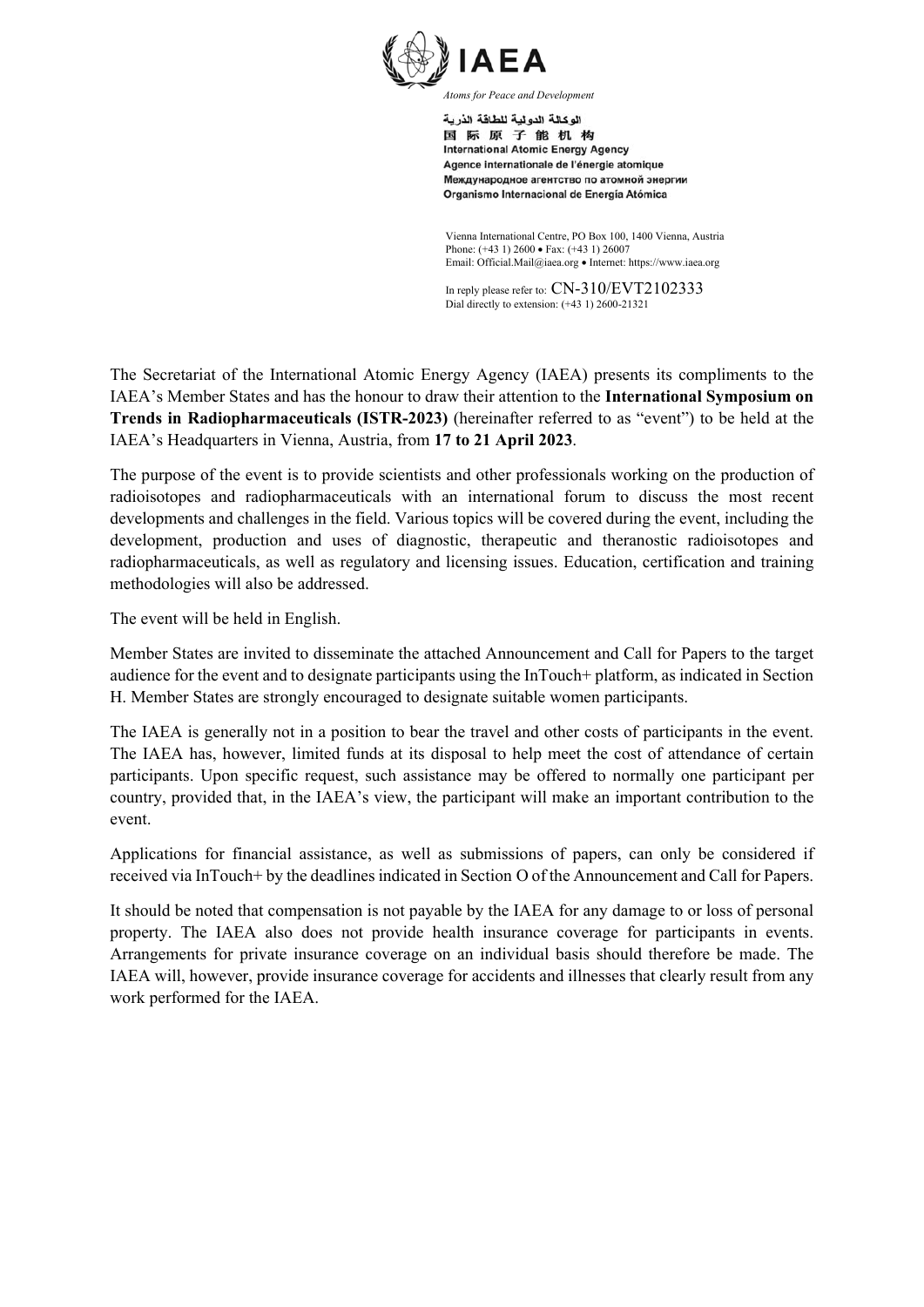Page 2

The Secretariat of the International Atomic Energy Agency avails itself of this opportunity to renew to the IAEA's Member States the assurances of its highest consideration.



2022-06-02

Enclosure: Announcement and Call for Papers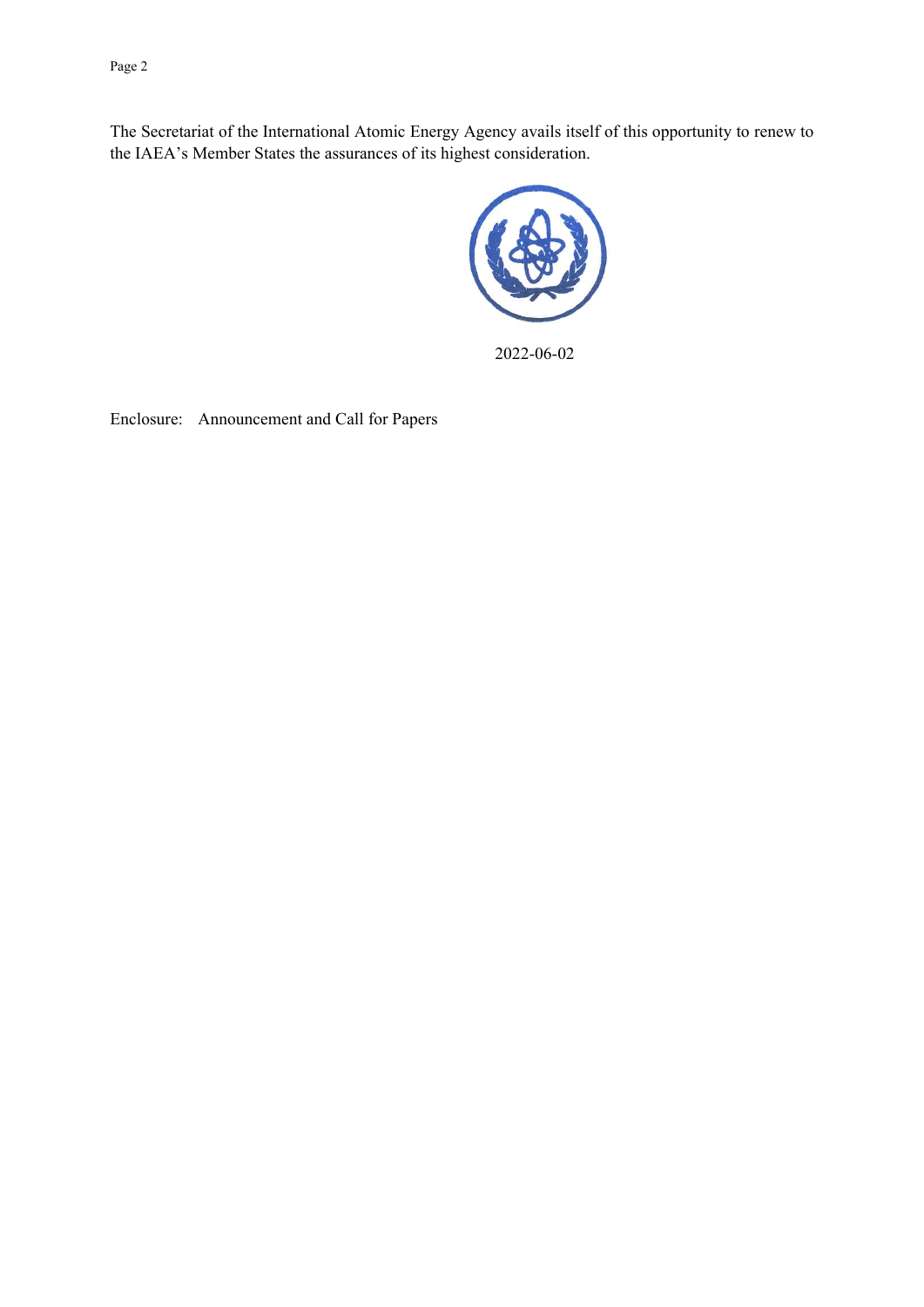

# **International Symposium on Trends in**

# **Radiopharmaceuticals (ISTR-2023)**

**IAEA Headquarters Vienna, Austria**

**17–21 April 2023**

**Organized by the** International Atomic Energy Agency (IAEA)

# **Announcement and Call for Papers**

### **A.Background**

Advances in nuclear medicine have opened possibilities to generate unprecedented solutions to clinical problems by providing better diagnosis and more efficient therapies. Emerging new radiopharmaceuticals and efficient production of relevant radioisotopes have been always tightly linked to these developments.

Impressive technologies including high-energy and high-current accelerators are now becoming available for radioisotope production in addition to the existing ones. This has allowed broader access to several promising radionuclides, including gallium-68, copper-64 and zirconium-89. Development of high-power electron linacs resulted in the production of therapeutic radionuclides such as scandium-47, actinium-225, and copper-67. Alternative methods, using both electron and proton accelerators, are being developed for large scale production of molybdenum-99/technetium-99m, which remains the most widely used diagnostic radionuclide.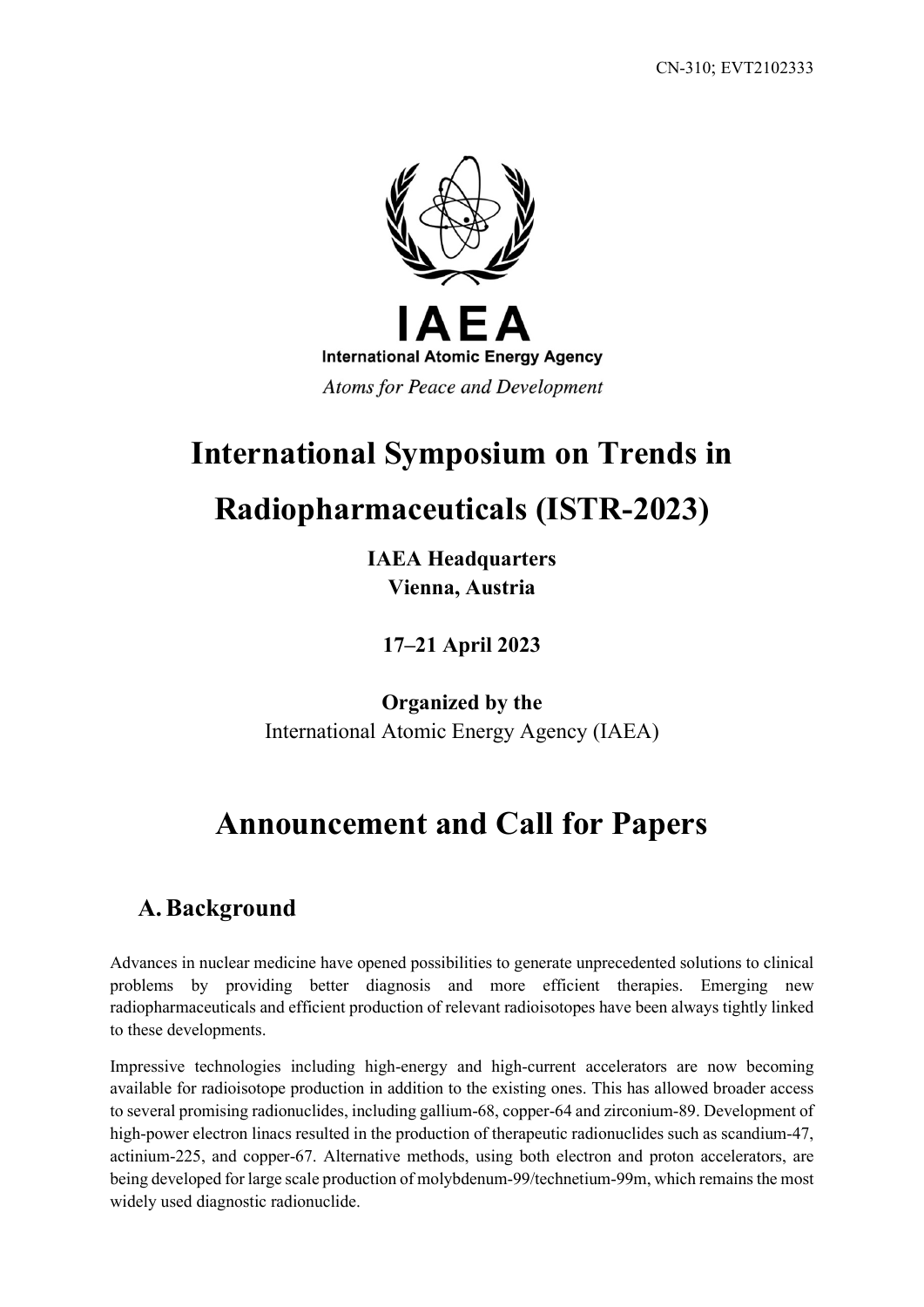Beta emitters, such as iodine-131, lutetium-177, samarium-153, yttrium-90 and some others, are already established radionuclides for therapy. Clinical success of radiolabelled peptides and enzyme inhibitors for cancer treatment has resulted in increasing worldwide demand of lutetium-177 over the last decade. Targeted alpha therapy is another pertinent field for radioisotope producers, researchers, and nuclear medicine physicians. Some years ago, the first  $\alpha$ -emitting radiopharmaceutical, radium-223 dichloride solution (pharmaceutical grade), was approved by the US Food and Drug Administration for cancer treatment. Many other α-emitting radionuclides, such as actinium-225, astatine-211, bismuth-212, bismuth-213, lead-212, thorium-227, and terbium-149, are being explored for radiopharmaceutical developments. Current demand for actinium-225 significantly exceeds its availability and numerous research groups worldwide are working on efficient production of these much sought after  $\alpha$ -emitters.

The field of radiopharmaceuticals has witnessed continuous evolution, starting from simple ionic radioiodine to coordination complexes of technetium-99m radiopharmaceuticals. Today, a variety of PET radioligands as well as theranostic and therapeutic agents are evaluated for their potential clinical applications. Several milestones can be cited in the trajectory of this growth, which include novel radiochemistry methods developed for radiolabelling of variety of ligands with different radionuclides, automated process developments, availability of nonclinical evaluation techniques, thanks to the immense contributions of scientists from diverse disciplines. The concept of theranostic radioisotopes, that combines the diagnosis and therapy properties of one radioisotope or a pair of radioisotopes with chemical similarity, is an attractive paradigm for future developments in medical applications of radionuclides. Suitable biomolecules for therapy, which can bind specific cellular targets, when labelled with theranostic radionuclides, provide radionuclide therapy opportunities with clinical significance for diagnosis, dosimetry, and post therapy planning, making personalized medicine a reality.

#### **B. Purpose and Objectives**

The International Symposium on Trends in Radiopharmaceuticals, ISTR-2023, will provide scientists and other professionals working in the production of radioisotopes and radiopharmaceuticals with an international forum to discuss the most recent developments and challenges in the field. Topics covered during the event, including the development, production and uses of diagnostic, therapeutic and theranostic radioisotopes and radiopharmaceuticals, as well as regulatory and licensing issues. Education, certification and training methodologies will also be addressed. We expect participants from academia, industry, healthcare institutions, regulatory bodies and other organizations.

The ISTR-2023 will provide a great opportunity for chemists, biologists, pharmacists, physicists, medical researchers, and other experts in the international community to meet and discuss their most recent work. This meeting will help maintain existing and establish new collaborations to address common problems and expand the worldwide developments and use of radiopharmaceuticals.

#### **C.Themes and Topics**

The Symposium programme will consist of an opening session, plenary sessions, and technical sessions (both oral and poster), as well as interactive content sessions, exhibitions, side events, and a closing session. The opening session will include welcoming addresses by representatives of the IAEA, and other relevant organizations. The plenary sessions will continue with a combination of invited keynote presentations and submitted contributions addressing the main themes and topics of the Symposium. Each topical session will include presentations and/or panel discussions delivered by participants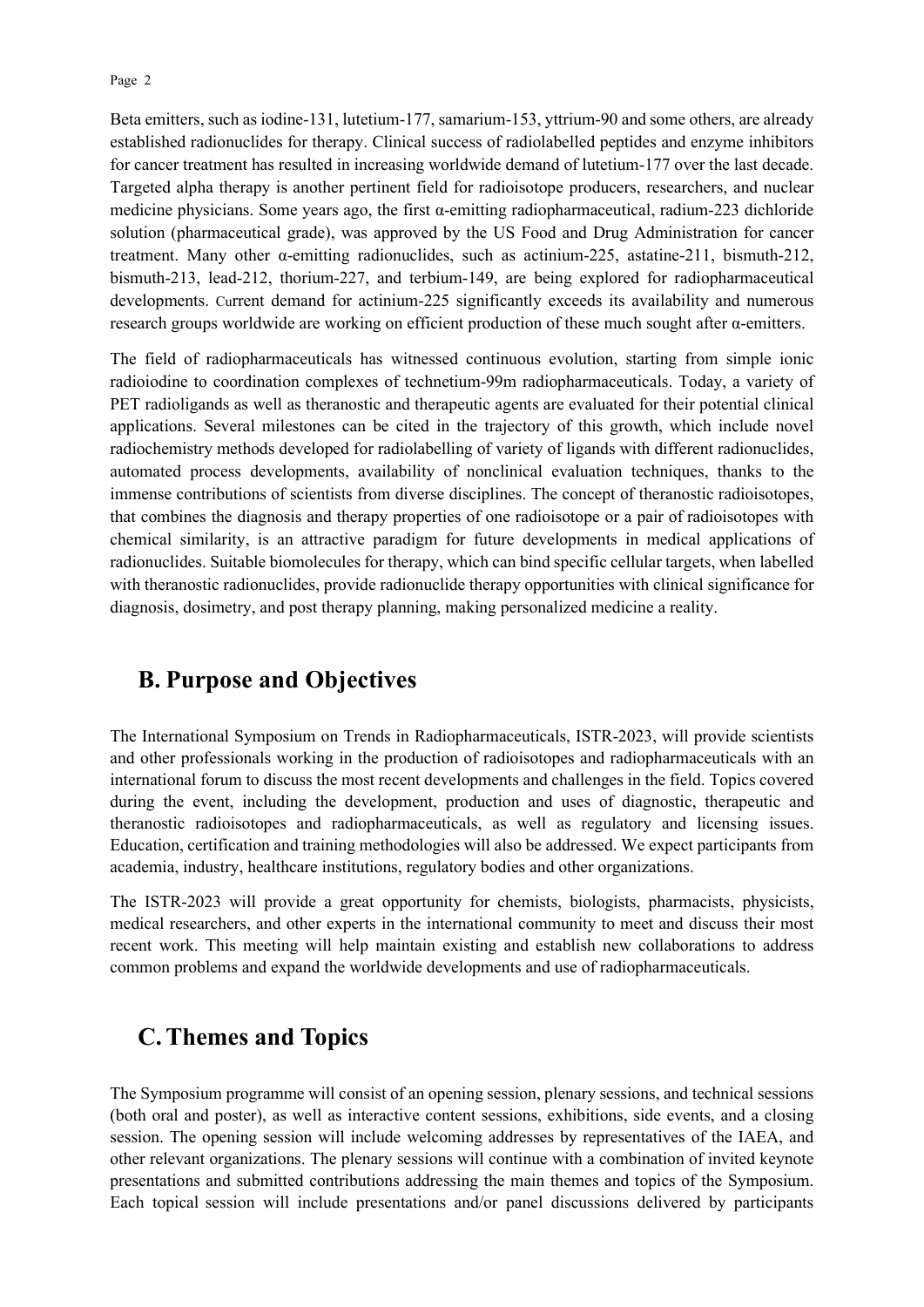selected based on their submitted synopses. The Symposium will also feature poster sessions and sufficient time will be provided for discussion and interaction with the participants. The final plenary session will be dedicated to conclusions and recommendations on ways forward.

The scope of the symposium is meant to cover, but is not limited to, the following topical areas:

- Production of diagnostic (Positron Emission Tomography; PET and Single Photon Emission Computed Tomography; SPECT), therapeutic and theranostic medical radioisotopes
- Production of radionuclide generators
- Production of diagnostic, therapeutic and theranostic radiopharmaceuticals
- Production and quality control of alpha emitter radiopharmaceuticals
- Research and development related to the production of medical radioisotopes and radiopharmaceuticals
- Quality control and quality assurance of medical radioisotopes and radiopharmaceuticals
- Preclinical evaluation of radiopharmaceuticals including data needed for approvals, case studies including animal/human compliance and statistics
- Dosimetry for new radiopharmaceuticals (both imaging and therapeutic agents)
- Good Manufacturing Practices (GMP) and other guidelines for production of medical radioisotopes and radiopharmaceuticals
- Design of radiopharmacy (industrial, hospital and centralized) facilities
- Regulatory aspects related to radiopharmaceuticals
- Accelerators for radioisotope production (choice, design etc.)
- Radiopharmacy Chapter in pharmacopoeias
- Women in radiopharmaceutical sciences, trends, challenges, and future
- Education, including e-learning, certification and training methodologies for professionals involved in radiopharmaceutical sciences
- Introduction to the latest innovations in the radioisotopes and radiopharmaceutical industry

### **D. Structure**

The opening session will include statements delivered by the Symposium President and the IAEA and presentations from invited speakers and experts. Depending on the number of synopses received, poster sessions will also be organized. The closing session will include a summary of the main conclusions of the symposium, delivered by the Symposium President, and closing remarks from the IAEA. Side events on interesting topics will also be included in the programme.

### **E. Expected Outcomes**

The symposium will be an effective platform for interactions among the participants, IAEA and industries in the field, for:

- Knowledge sharing for all participating Member States,

- Networking and initiation of cooperation and future activities in the field of radioisotopes and radiopharmaceuticals production and research,

- Providing an overview of available technology through industry exhibits.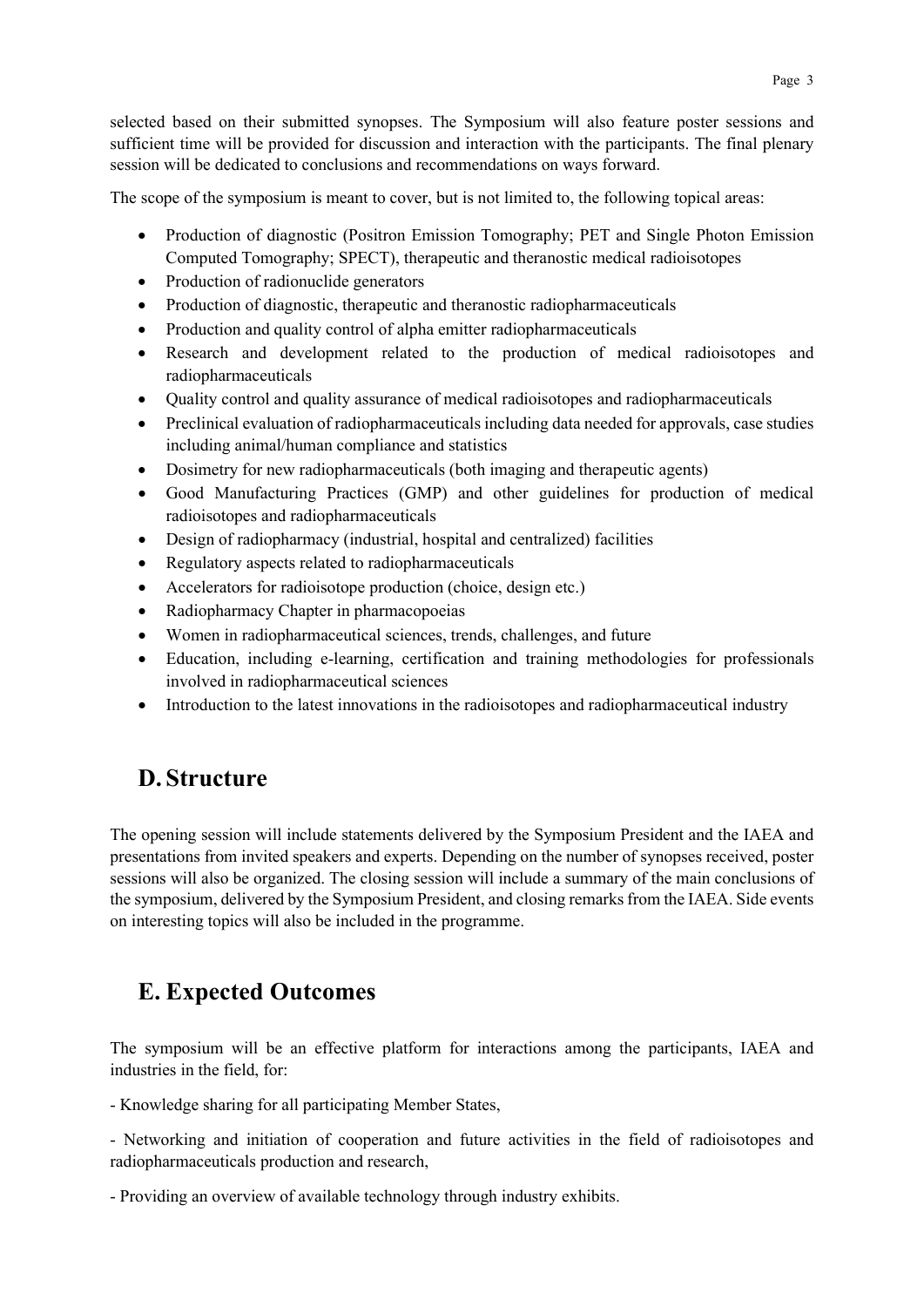### **F. Target Audience**

The target audience for this Symposium includes (radio)chemists, (radio)pharmacists, biologists, physicists, technologists, medical researchers, policy makers and health regulators, educators and other professionals working in the fields of production and uses of medical radioisotopes and radiopharmaceuticals. The IAEA welcomes and encourages the participation of individuals from developing countries, women, and early career professionals including students.

### **G.Call for Papers**

Contributions on the topics listed in Section C are welcome as oral or poster presentations. All submissions, apart from invited papers, must present original work, which has not been published elsewhere.

#### **G.1. Submission of Abstracts**

Abtracts (approximately 150 to 200 words on one printed A4 page, may contain any charts, graphs, figures and references) should give enough information on the content of the proposed paper to enable the Programme Committee to evaluate it. Anyone wishing to present at the symposium must submit an abstract in electronic format using the symposium's file submission system [\(IAEA-INDICO\)](https://conferences.iaea.org/event/312/), which is accessible from the symposium web page (see Section Q). The abstract can be submitted through this system from **1 June 2022** until **30 September 2022**. Specifications for the layout will be available on IAEA-INDICO. The system for electronic submission of abstracts, IAEA-INDICO, is the sole mechanism for submission of contributed abstracts. Authors are encouraged to submit abstracts as early as possible. The IAEA will not accept submissions via email.

In addition, authors must register online using the InTouch+ platform (see Section H). The online registration together with the auto-generated Participation Form (Form A) and Form for Submission of a Paper (Form B) must reach the IAEA no later than **30 September 2022**.

**IMPORTANT:** The Programme Committee will consider uploaded abstracts only if these two forms have been received by the IAEA through the established official channels (see Section H).

#### **G.2. Acceptance of Abstracts**

The Secretariat reserves the right to exclude abstracts that do not comply with its technical or scientific quality standards and that do not apply to one of the topics listed in Section C.

Authors will be informed by **30 November 2022** as to whether their submission has been accepted, either orally or as a poster, for presentation at the symposium. Accepted abstracts will also be reproduced in an unedited electronic compilation of Abstracts which will be made available to all registered participants of the symposium.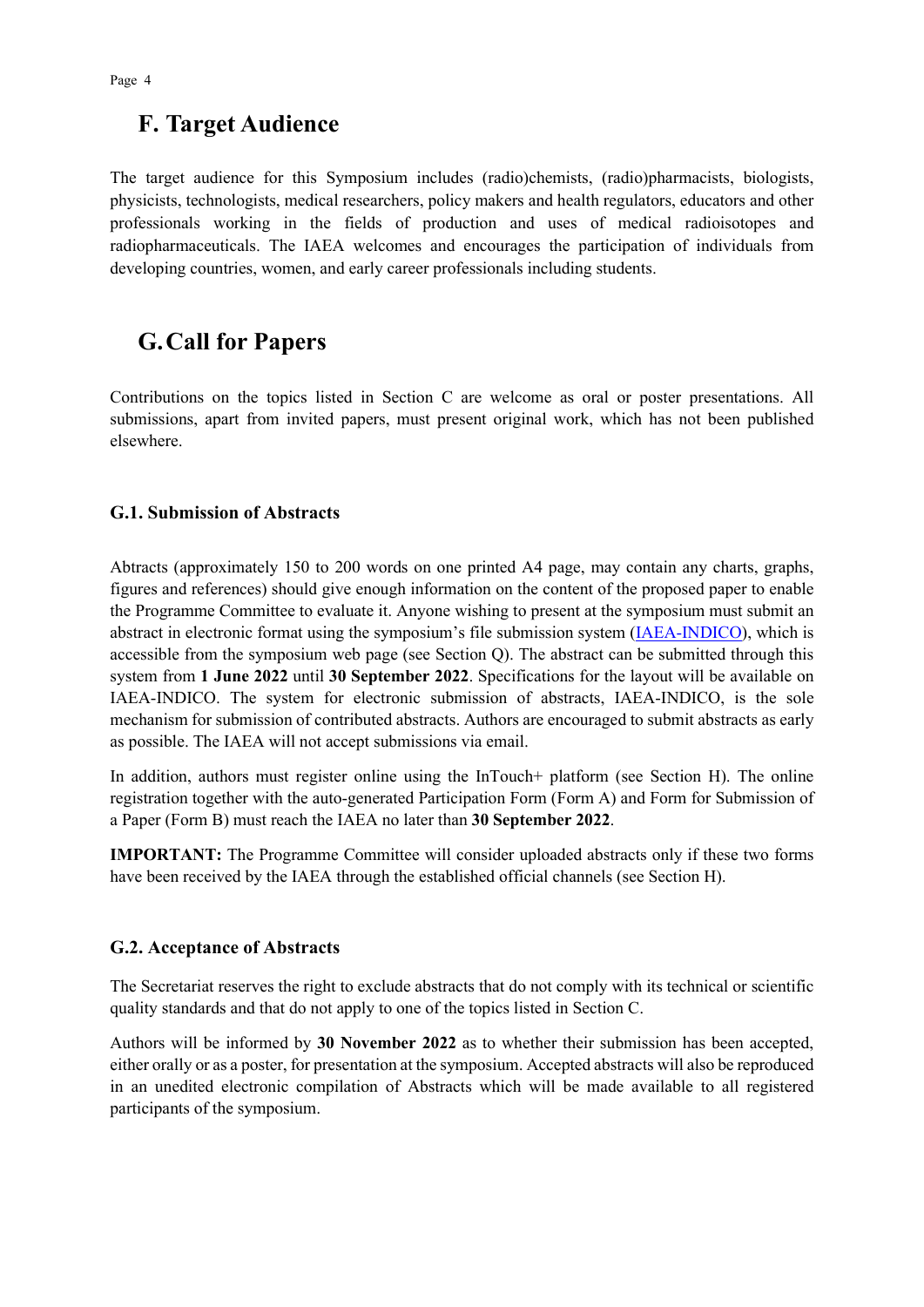#### **G.3 Proceedings**

Following the symposium, the IAEA will publish a summary report. The proceedings will be made available to read online.

### **H.Participation and Registration**

All persons wishing to participate in the event must be designated by an IAEA Member State or should be a member of an organization that has been invited to attend.

#### **Registration through the InTouch+ platform:**

1. Access the InTouch+ platform [\(https://intouchplus.iaea.org\)](https://intouchplus.iaea.org/):

- Persons with an existing NUCLEUS account can **[sign in](https://intouchplus.iaea.org/) here** with their username and password;
- Persons without an existing NUCLEUS account can **[register](https://nucleus.iaea.org/Pages/Help/Registration.aspx) here**.

2. Once signed in, prospective participants can use the InTouch+ platform to:

- Complete or update their personal details under 'Basic Profile' (if no financial support is requested) or under 'Complete Profile' (if financial support is requested) and upload the relevant supporting documents;
- Search for the relevant event (**EVT**2102333) under the 'My Eligible Events' tab;
- Select the Member State or invited organization they want to represent from the drop-down menu entitled 'Designating authority' (if an invited organization is not listed, please contact [Conference.Contact-Point@iaea.org\)](mailto:Conference.Contact-Point@iaea.org);
- If applicable, indicate whether a paper is being submitted and complete the relevant information;
- If applicable, indicate whether financial support is requested and complete the relevant information (this is not applicable to participants from invited organizations);
- Based on the data input, the InTouch+ platform will automatically generate Participation Form (Form A), Form for Submission of a Paper (Form B) and/or Grant Application Form (Form C);
- Submit their application.

Once submitted through the InTouch+ platform, the application together with the auto-generated form(s) will be transmitted automatically to the required authority for approval. If approved, the application together with the form(s) will automatically be sent to the IAEA through the online platform.

**NOTE:** Should prospective participants wish to submit a paper or request financial support, the application needs to be submitted by the specified deadlines (see section O).

For additional information on how to apply for an event, please refer to the [InTouch+ Help](https://nucleus.iaea.org/sites/intouchplushelp/Pages/UsingInTouchPlusHelp.aspx) page. Any other issues or queries related to InTouch+ can be sent to [InTouchPlus.Contact-Point@iaea.org.](mailto:InTouchPlus.Contact-Point@iaea.org)

If it is not possible to submit the application through the InTouch+ platform, prospective participants are requested to contact the IAEA's Conference Services Section via email: [Conference.Contact-](mailto:Conference.Contact-Point@iaea.org)[Point@iaea.org.](mailto:Conference.Contact-Point@iaea.org)

Participants are hereby informed that the personal data they submit will be processed in line with the [Agency's Personal Data and Privacy Policy](https://www.iaea.org/about/privacy-policy#:%7E:text=The%20IAEA%20is%20committed%20to,accountable%20and%20non%2Ddiscriminatory%20manner.&text=The%20Privacy%20Policy%20provides%20the,carrying%20out%20its%20mandated%20activities.) and is collected solely for the purpose(s) of reviewing and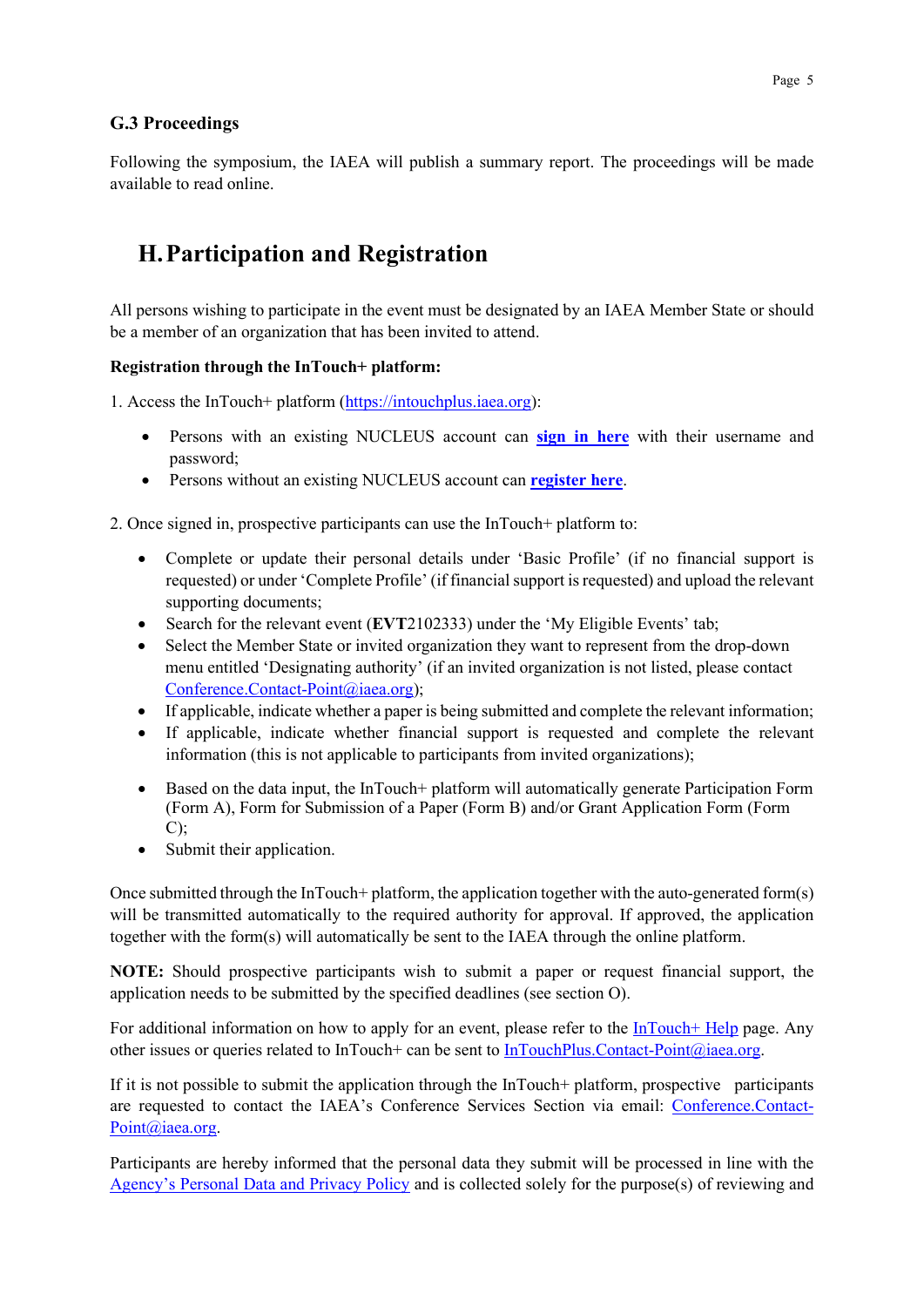assessing the application and to complete logistical arrangements where required. Further information can be found in the [Data Processing Notice](https://nucleus.iaea.org/sites/intouchplushelp/Documents/itp_dpn.pdf) concerning IAEA InTouch+ platform.

## **I. Expenditures and Grants**

No registration fee is charged to participants.

The IAEA is generally not in a position to bear the travel and other costs of participants in the symposium. The IAEA has, however, limited funds at its disposal to help cover the cost of attendance of certain participants. Upon specific request, such assistance may be offered to normally one participant per country, provided that, in the IAEA's view, the participant will make an important contribution to the symposium.

If participants wish to apply for a grant, they should submit applications to the IAEA using the InTouch+ platform through their competent national authority (see Section H). Participants should ensure that applications for grants are:

- 1. Submitted by **30 September 2022**;
- 2. Accompanied by Grant Application Form (Form C); and
- 3. Accompanied by Participation Form (Form A).

Applications that do not comply with the above conditions cannot be considered.

Approved grants will be issued in the form of a lump sum payment that usually covers **only part of the cost of attendance**.

### **J. Distribution of Documents**

A preliminary and final programme will be made available on the symposium web page (see Section Q) prior to the start of the symposium. The electronic compilation of abstracts will be accessible free of charge to participants registered for the symposium.

### **K.Exhibitions**

A limited amount of space will be available for commercial vendors' displays/exhibits during the symposium. Interested parties should contact the Scientific Secretariat by email [ISTR2023@iaea.org](mailto:ISTR2023@iaea.org) by 30 September 2022.

# **L. Working Language**

The working language of the symposium will be English. All communications must be sent to the IAEA in English.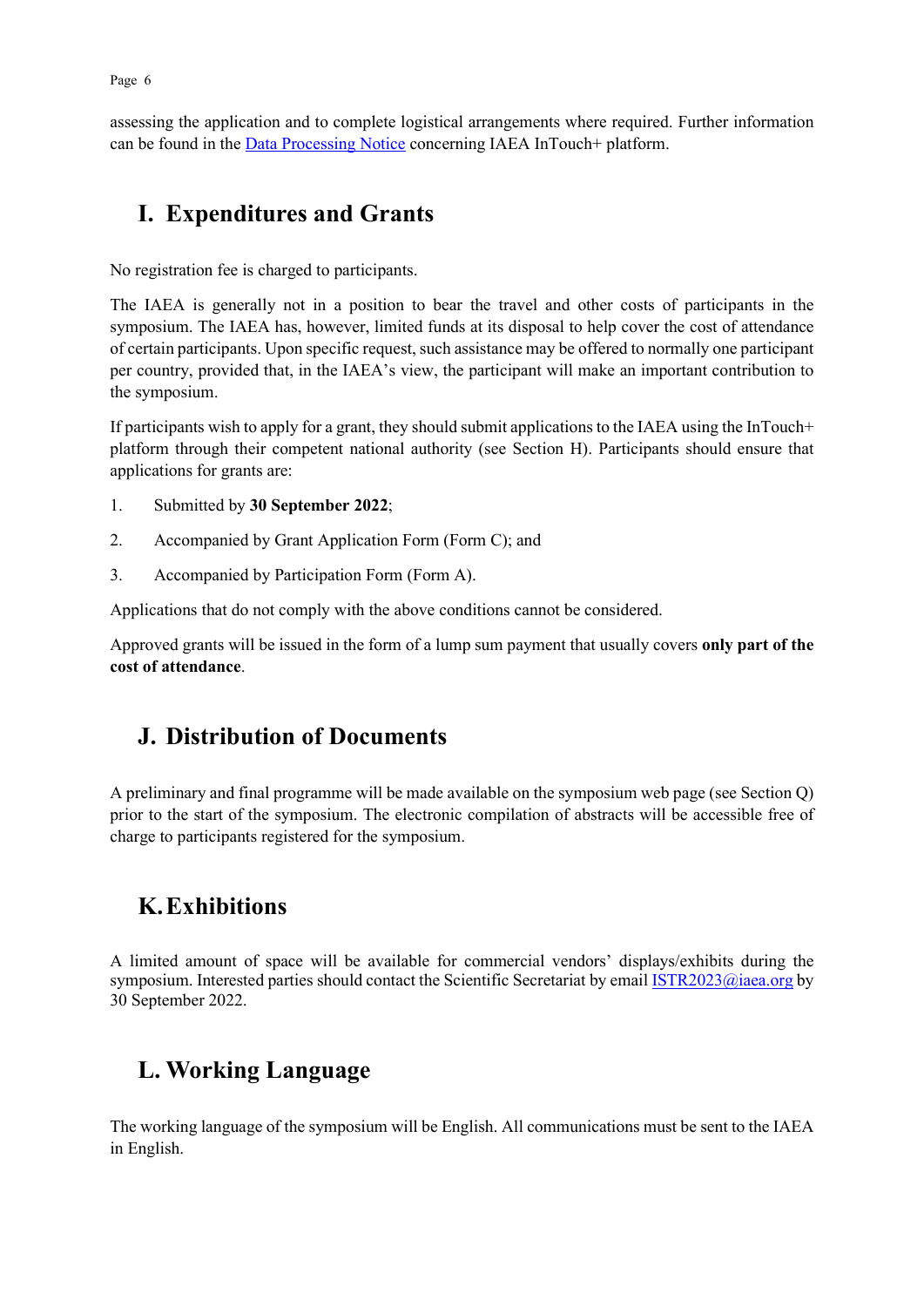### **M. Venue and Accommodation**

The symposium will be held at the Vienna International Centre (VIC), where the IAEA's Headquarters are located. Participants are advised to arrive at Checkpoint 1/Gate 1 of the VIC one hour before the start of the event on the first day in order to allow for timely registration. Participants will need to present an official photo identification document in order to be admitted to the VIC premises.

Participants must make their own travel and accommodation arrangements. Hotels offering a reduced rate for participants are listed on [https://www.iaea.org/events.](https://www.iaea.org/events) Please note that the IAEA is not in a position to assist participants with hotel bookings, nor can the IAEA assume responsibility for paying fees for cancellations, re-bookings and no-shows.

### **N. Visas**

Participants who require a visa to enter Austria should submit the necessary application to the nearest diplomatic or consular representative of Austria as early as three months but not later than four weeks before they travel to Austria. Since Austria is a Schengen State, persons requiring a visa will have to apply for a Schengen visa. In States where Austria has no diplomatic mission, visas can be obtained from the consular authority of a Schengen Partner State representing Austria in the country in question.

For more information, please see the Austria Visa Information document available on [https://www.iaea.org/events.](https://www.iaea.org/events)

## **O.Key Deadlines and Dates**

| Submission of abstracts through IAEA-INDICO                                                        | 30 September 2022 |
|----------------------------------------------------------------------------------------------------|-------------------|
| Submission of Form B (together with Form A) through the InTouch+<br>platform                       | 30 September 2022 |
| Submission of Form C (together with Form A) through the InTouch+<br>platform                       | 30 September 2022 |
| Notification of acceptance of abstracts for oral or poster presentation                            | 30 November 2022  |
| Submission of Form A only (no paper submission, no grant request)<br>through the InTouch+ platform | No deadline       |